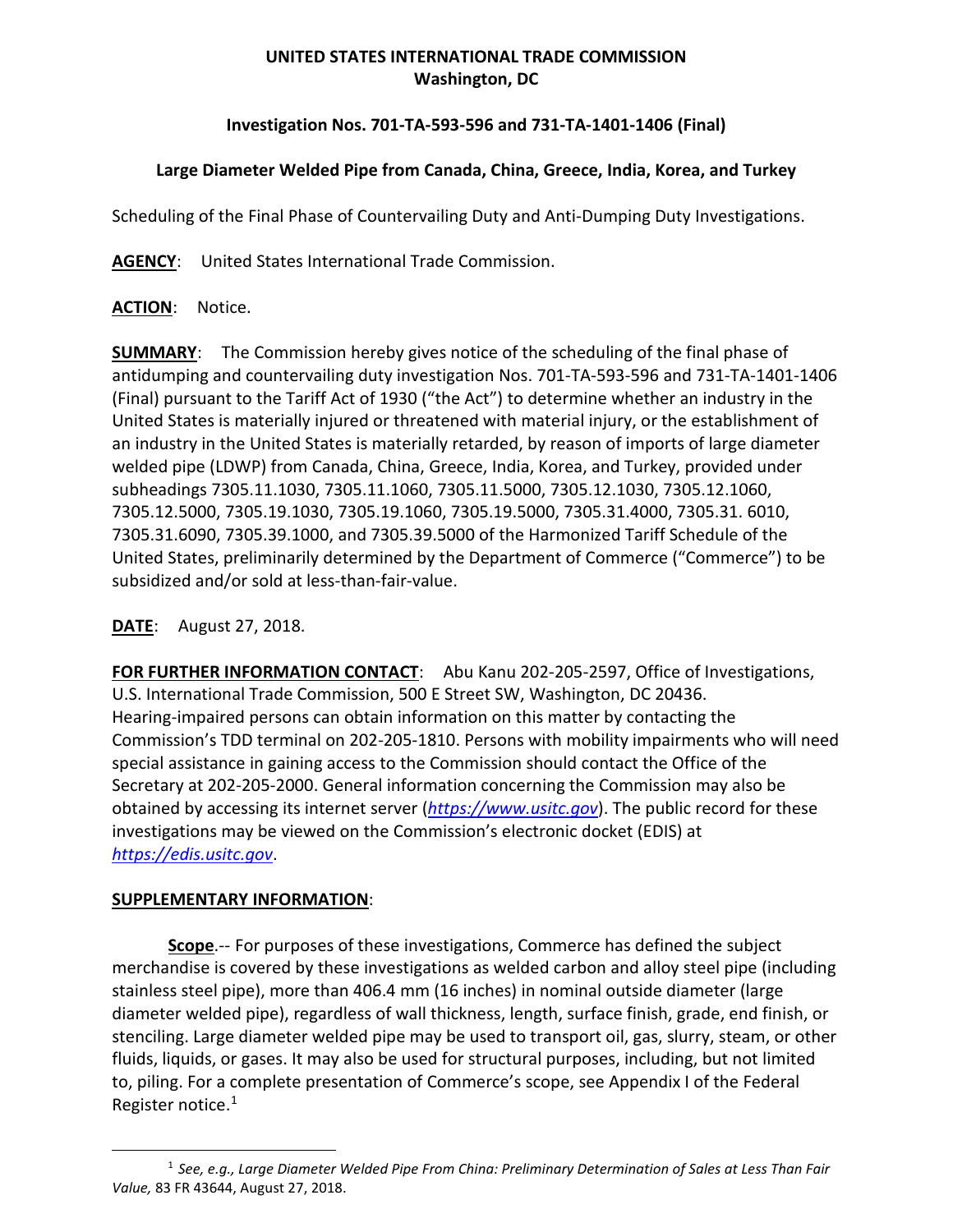**Background**.--The final phase of these investigations is being scheduled pursuant to sections 705(b) and 731(b) of the Tariff Act of 1930 (19 U.S.C. 1671d(b) and 1673d(b)), as a result of affirmative preliminary determinations by Commerce that certain benefits which constitute subsidies within the meaning of section 703 of the Act (19 U.S.C. 1671b) are being provided to manufacturers, producers, or exporters in China, India, Korea, and Turkey of large diameter welded pipe (LDWP), and that such products from Canada, China, Greece, India, Korea, and Turkey are being sold in the United States at less than fair value within the meaning of section 733 of the Act (19 U.S.C. 1673b). The investigations were requested in petitions filed on January 17, 2018, by American Cast Iron Pipe Company (Birmingham, Alabama), Berg Steel Pipe Corp. (Panama City, Florida), Berg Spiral Pipe Corp. (Mobile, Alabama), Dura-Bond Industries, Inc. (Export, Pennsylvania), Skyline Steel (Newington, Virginia), and Stupp Corporation (Baton Rouge, Louisiana).

For further information concerning the conduct of this phase of the investigations, hearing procedures, and rules of general application, consult the Commission's Rules of Practice and Procedure, part 201, subparts A and B (19 CFR part 201), and part 207, subparts A and C (19 CFR part 207).

**Participation in the investigations and public service list.**--Persons, including industrial users of the subject merchandise and, if the merchandise is sold at the retail level, representative consumer organizations, wishing to participate in the final phase of these investigations as parties must file an entry of appearance with the Secretary to the Commission, as provided in section 201.11 of the Commission's rules, no later than 21 days prior to the hearing date specified in this notice. A party that filed a notice of appearance during the preliminary phase of the investigations need not file an additional notice of appearance during this final phase. The Secretary will maintain a public service list containing the names and addresses of all persons, or their representatives, who are parties to the investigations.

**Limited disclosure of business proprietary information (BPI) under an administrative protective order (APO) and BPI service list**.--Pursuant to section 207.7(a) of the Commission's rules, the Secretary will make BPI gathered in the final phase of these investigations available to authorized applicants under the APO issued in the investigations, provided that the application is made no later than 21 days prior to the hearing date specified in this notice. Authorized applicants must represent interested parties, as defined by 19 U.S.C. 1677(9), who are parties to the investigations. A party granted access to BPI in the preliminary phase of the investigations need not reapply for such access. A separate service list will be maintained by the Secretary for those parties authorized to receive BPI under the APO.

**Staff report**.--The prehearing staff report in the final phase of these investigations will be placed in the nonpublic record on October 25, 2018, and a public version will be issued thereafter, pursuant to section 207.22 of the Commission's rules.

**Hearing**.--The Commission will hold a hearing in connection with the final phase of these investigations beginning at 9:30 a.m. on Tuesday, November 6, 2018, at the U.S. International Trade Commission Building. Requests to appear at the hearing should be filed in writing with the Secretary to the Commission on or before November 1, 2018. A nonparty who has testimony that may aid the Commission's deliberations may request permission to present a short statement at the hearing. All parties and nonparties desiring to appear at the hearing and make oral presentations should participate in a prehearing conference to be held on November 5, 2018, at the U.S. International Trade Commission Building, if deemed necessary. Oral testimony and written materials to be submitted at the public hearing are governed by sections